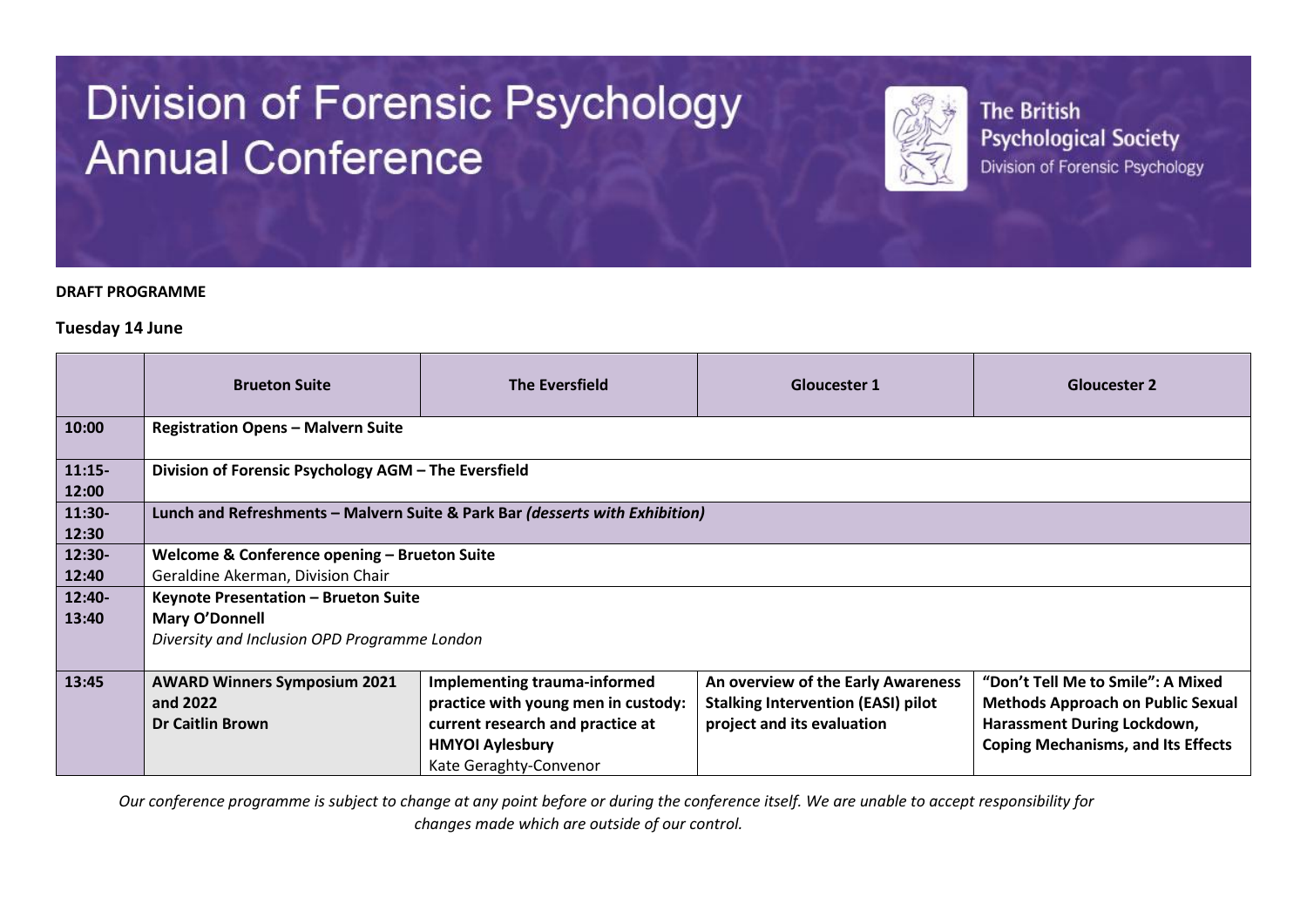|       |                    | HMYOI Aylesbury Pathways OPD<br><b>Service</b><br>(1). Young male prisoner's<br>experiences of trauma using IPA:<br>'Trauma is every day'<br>Rachel O'Rourke<br><b>HMYOI Aylesbury</b>                                | Tom Page Rachael Wheatley &<br>Kritika Jerath<br>University of Derby                                                                                                                                                                     | on Women and Non-Binary<br>Individuals' Mobility In the UK<br>Anastasia Tsioukanara<br><b>Coventry University</b>                                                                                                             |
|-------|--------------------|-----------------------------------------------------------------------------------------------------------------------------------------------------------------------------------------------------------------------|------------------------------------------------------------------------------------------------------------------------------------------------------------------------------------------------------------------------------------------|-------------------------------------------------------------------------------------------------------------------------------------------------------------------------------------------------------------------------------|
| 14:05 | Dr Kerensa Hocken  | (2). Developing a Trauma Pathway<br>within a Young Offenders<br>Institution: using sequenced tasked<br>as described by the Trauma<br><b>Recovery Model (TRM)</b><br><b>Chantal Scaillet</b><br><b>HMYOI Aylesbury</b> | <b>Trauma Focused Therapy in North-</b><br>West prisons: a new service model<br>Lisa Wright & Mark Walton<br><b>Mersey care NHS Foundation Trust</b>                                                                                     | <b>Public Understanding of Coercive</b><br><b>Control in Northern Ireland</b><br>Susan Lagdon et al<br><b>Ulster University</b>                                                                                               |
| 14:25 |                    | (3). Towards seeing yourself<br>differently: doing, being, becoming<br>and belonging<br>Kwaku Aygemang<br><b>HMYOI Aylesbury</b>                                                                                      | <b>Sensory Suitcase Implementation in</b><br>an OPD Treatment Service : How<br>helpful is it?<br>Alison Hodgson, & Rose Ward<br>Tees, Usk and Wear Valleys NHS<br><b>Foundation Trust</b>                                                | <b>ENHANCE project: Older adult</b><br>forensic mental health patients:<br>defining needs, barriers, facilitators<br>and 'what works'<br><b>Chris Griffiths</b><br>Northamptonshire Healthcare NHS<br><b>Foundation Trust</b> |
| 14:45 | 2022 award winners | (4). Using the Power Threat<br><b>Meaning Framework to formulate</b><br>complex behaviours and distress<br>with young people in prison<br><b>Ana Dias</b><br><b>HMYOI Aylesbury</b>                                   | Professional Quality of Life in Staff<br><b>Working with Complex Personality</b><br><b>Difficulties: An Exploratory Analysis</b><br>Rachel Earnshaw & Jennifer<br>Tomlinson<br>Tees, Usk and Wear Valleys NHS<br><b>Foundation Trust</b> | The role of the Internet in<br>radicalisation and offending for<br>individuals convicted of extremist<br>offences<br>Jonathan Kenyon<br><b>HMPPS</b>                                                                          |
| 15:05 | 2022 award winners | (5). The utility of the 'Tree of Life'<br>trauma intervention with young<br>men in prison<br><b>Rose Simonet</b><br><b>HMYOI Aylesbury</b>                                                                            | The Minoritised Experience of Use<br>of Force in Custody<br>Ekta Mistry, & Rachele Murphy<br><b>HMP Lowdham Grange</b>                                                                                                                   | <b>Staff attitudes towards the</b><br>challenging behaviour of service<br>users with complex needs: are<br>attributional beliefs related to levels<br>of individual resilience?                                               |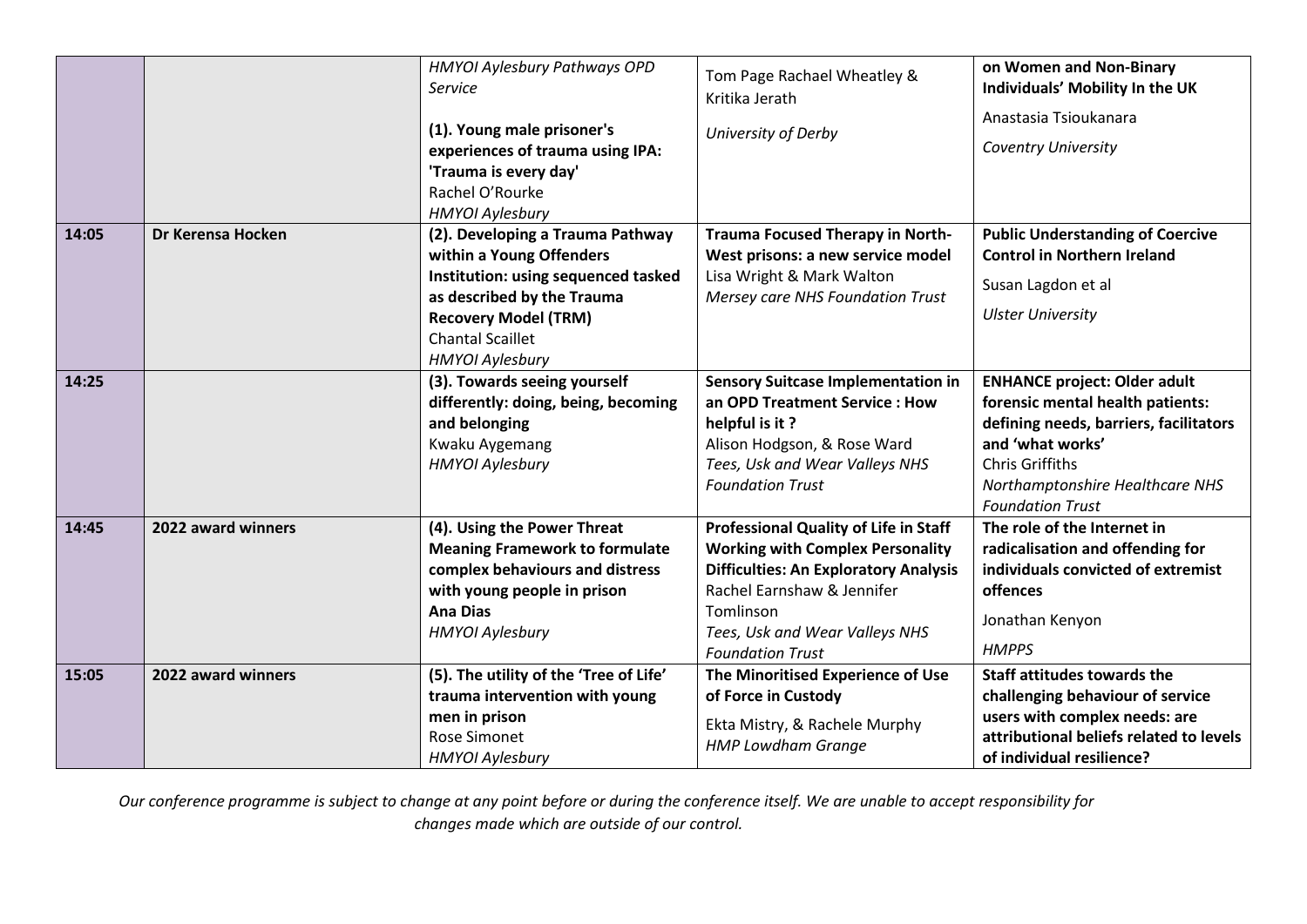| 15:25<br>15:45- | 2022 award winners<br>Refreshment Break - Exhibition, Malvern Suite                                                                                                                                                                                                                                    | <b>Impact of Risk Assessment and</b><br><b>Offender Characteristics on Lay</b><br>People's Fairness in Judgement and<br><b>Sentencing of Violent Offenders</b><br>Leah Stainsby& Tochukwu<br>Onwuegbusi University of Lincoln | Karen Slade, Nottingham Trent<br>University<br><b>Characteristics of Technology</b><br><b>Assisted Adolescent Dating Abuse</b><br>(TAADA) perpetrators - A Rapid<br><b>Evidence Assessment</b><br>Faith Dale HMPPS                                                                                            | Michelle Smith University of Lincoln<br>Kerenza MacLennan Elysium<br>Healthcare<br>The relationship between dual role<br>conflict and stress in staff working<br>with forensic clients: an exploratory<br>study<br>Abbie Chambers HMP Lowdham<br>Grange<br>Michelle Smith University of Lincoln |
|-----------------|--------------------------------------------------------------------------------------------------------------------------------------------------------------------------------------------------------------------------------------------------------------------------------------------------------|-------------------------------------------------------------------------------------------------------------------------------------------------------------------------------------------------------------------------------|---------------------------------------------------------------------------------------------------------------------------------------------------------------------------------------------------------------------------------------------------------------------------------------------------------------|-------------------------------------------------------------------------------------------------------------------------------------------------------------------------------------------------------------------------------------------------------------------------------------------------|
| 16:15<br>16:15  | A symposium exploring the nature<br>and function of paraphilic sexual<br><i>interests</i><br><b>Ross Bartels -Convenor</b><br>University of Lincoln<br>(1) The Function of Sexual Fantasies<br>and their Relationship with<br><b>Developmental Factors</b><br>Karolina Wojcik<br>University of Lincoln | A professional project? A short<br>history of psychologists in English<br>prisons 1954-2021.<br>Sophie Ellis<br>Cambridge University                                                                                          | <b>EMDR (Eye Movement</b><br><b>Desensitisation and Reprocessing)</b><br>therapy for childhood sexual abuse<br>memories in men who have sexually<br>offended against children: changes<br>in perceptions of abuse and<br>offending<br>Lisa Wright & Jessica Palmer<br><b>Mersey Care NHS Foundation Trust</b> | <b>Workshop The Interactive Case</b><br><b>Profile for Forensic Practitioners</b><br>(ICP-FP): A new foundation for<br>forensic case formulation,<br>reflection, collaboration and goal<br>setting<br>David Glasgow<br>Child and Family Training &<br>Nottingham Trent University               |
| 16:35           | (2) Exhibitionism Proclivity, Sexual<br><b>Fantasy Functions, and Primary</b><br><b>Human Goods</b><br>Courteney Ferguson<br>University of Lincoln                                                                                                                                                     |                                                                                                                                                                                                                               | Horses and emotions: a study<br>regarding the impact of working<br>with horses on emotional regulation<br>and violence/antisocial behaviour in<br>young adults in custody.<br>Rebecca Pieri<br>Serco                                                                                                          |                                                                                                                                                                                                                                                                                                 |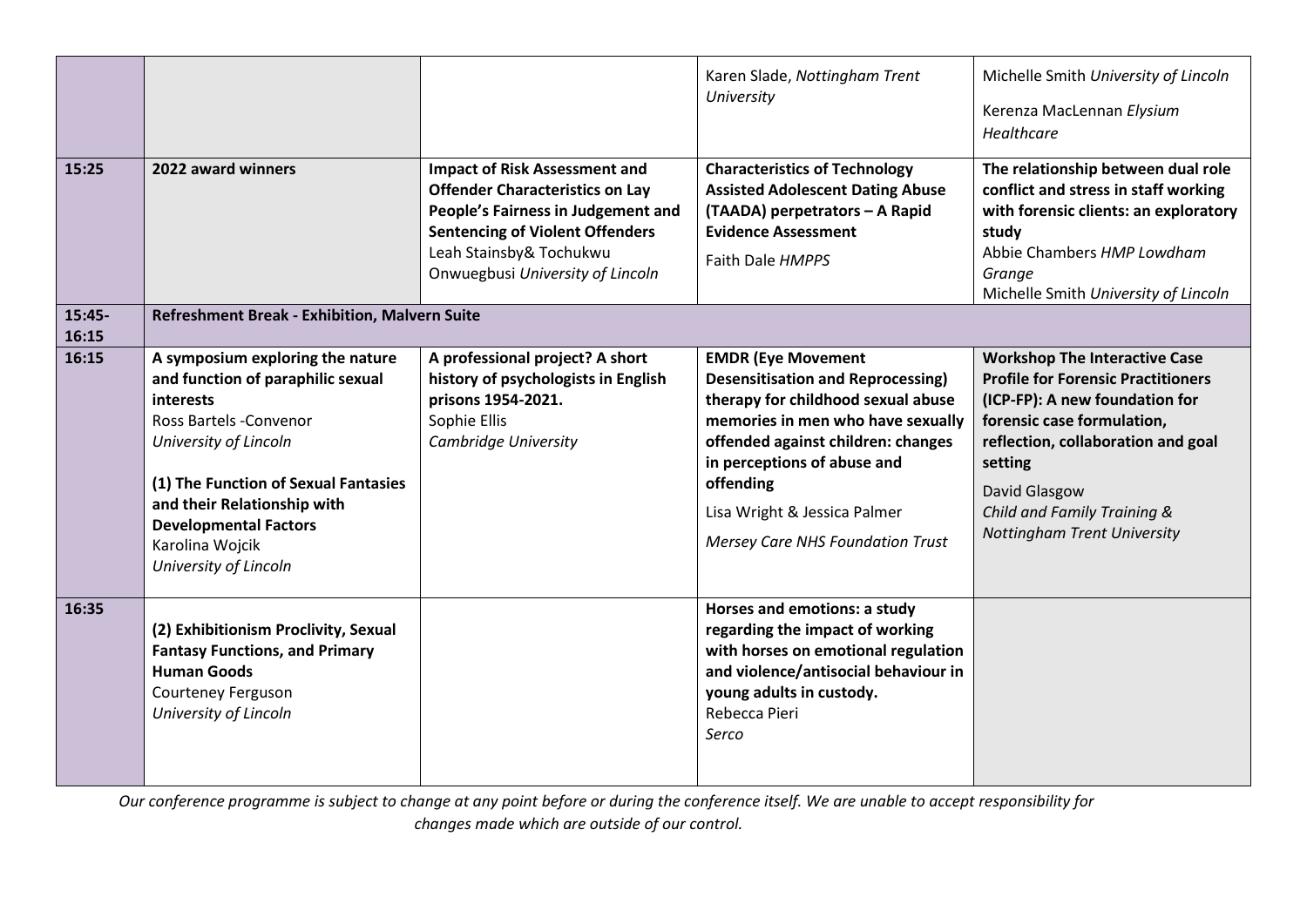| 16:55                              | (3) Somnophilia: Attraction to a<br><b>Sleep State or Specific Behaviours?</b><br>Elizabeth Deehan<br>University of Lincoln | What are the effects of Hyperfocus<br>on offending behaviour in adults<br>and adolescents and how effective<br>are interventions for this? A<br><b>Systematic Review</b><br>Rachel Worthington<br><b>UCLAN and MMU &amp; Suzanne</b><br>Wheeler MMU | <b>Exploring the impact of Animal</b><br>Therapy on prisoner wellbeing<br>Shannon Batt<br>Serco                                        |                                                                                                                                                      |
|------------------------------------|-----------------------------------------------------------------------------------------------------------------------------|-----------------------------------------------------------------------------------------------------------------------------------------------------------------------------------------------------------------------------------------------------|----------------------------------------------------------------------------------------------------------------------------------------|------------------------------------------------------------------------------------------------------------------------------------------------------|
| $17:15-$<br>17:35                  |                                                                                                                             | "Wanting to feel connected";<br><b>Prisoners self-harming experiences</b><br>in a UK Category B Prison during the<br><b>COVID-19 pandemic</b><br>Becky Johnson<br>Serco                                                                             | <b>Self-formulation and Practitioner</b><br><b>Training</b><br>Nicola Bowes, & Louise Coates<br><b>Cardiff Metropolitan University</b> | The Empirical State of Forensic Case<br><b>Formulation: Why Don't We</b><br>Understand?<br>Victoria Wheable<br>Swansea University and OPD<br>Pathway |
| 18:00-<br>19:00<br>19:00-<br>20:00 | <b>DFP Awards Presentations - Brueton Suite</b><br>Wine & Canapé Reception & Poster Presentations                           |                                                                                                                                                                                                                                                     |                                                                                                                                        |                                                                                                                                                      |

### **Wednesday 15 June**

|       | <b>Brueton Suite</b>                                                                                                                        | <b>The Eversfield</b>                                                                                                                                             | <b>Gloucester 1</b>                                                                                                                       | <b>Gloucester 2</b>                                                                                                                                                   |
|-------|---------------------------------------------------------------------------------------------------------------------------------------------|-------------------------------------------------------------------------------------------------------------------------------------------------------------------|-------------------------------------------------------------------------------------------------------------------------------------------|-----------------------------------------------------------------------------------------------------------------------------------------------------------------------|
| 08:15 | <b>Registration Opens - Malvern Suite</b>                                                                                                   |                                                                                                                                                                   |                                                                                                                                           |                                                                                                                                                                       |
| 09:00 | The prevalence of unwanted and<br>non-consensual sexual experiences<br>amongst students attending two<br><b>Northern Irish universities</b> | <b>Invited Workshop</b><br>Bringing compassion into the<br><b>Crown Court: clinical and practical</b><br>considerations for forensic<br>psychological assessments | <b>Workshop: New approaches to</b><br>suicide and self-harm prevention for<br>non-specialist staff: Support and<br><b>Safety Planning</b> | A symposia on the development of a<br>stepped care treatment pathway for<br>individuals that have engaged in<br>stalking behaviour<br>Christopher Rosenbrier-Convenor |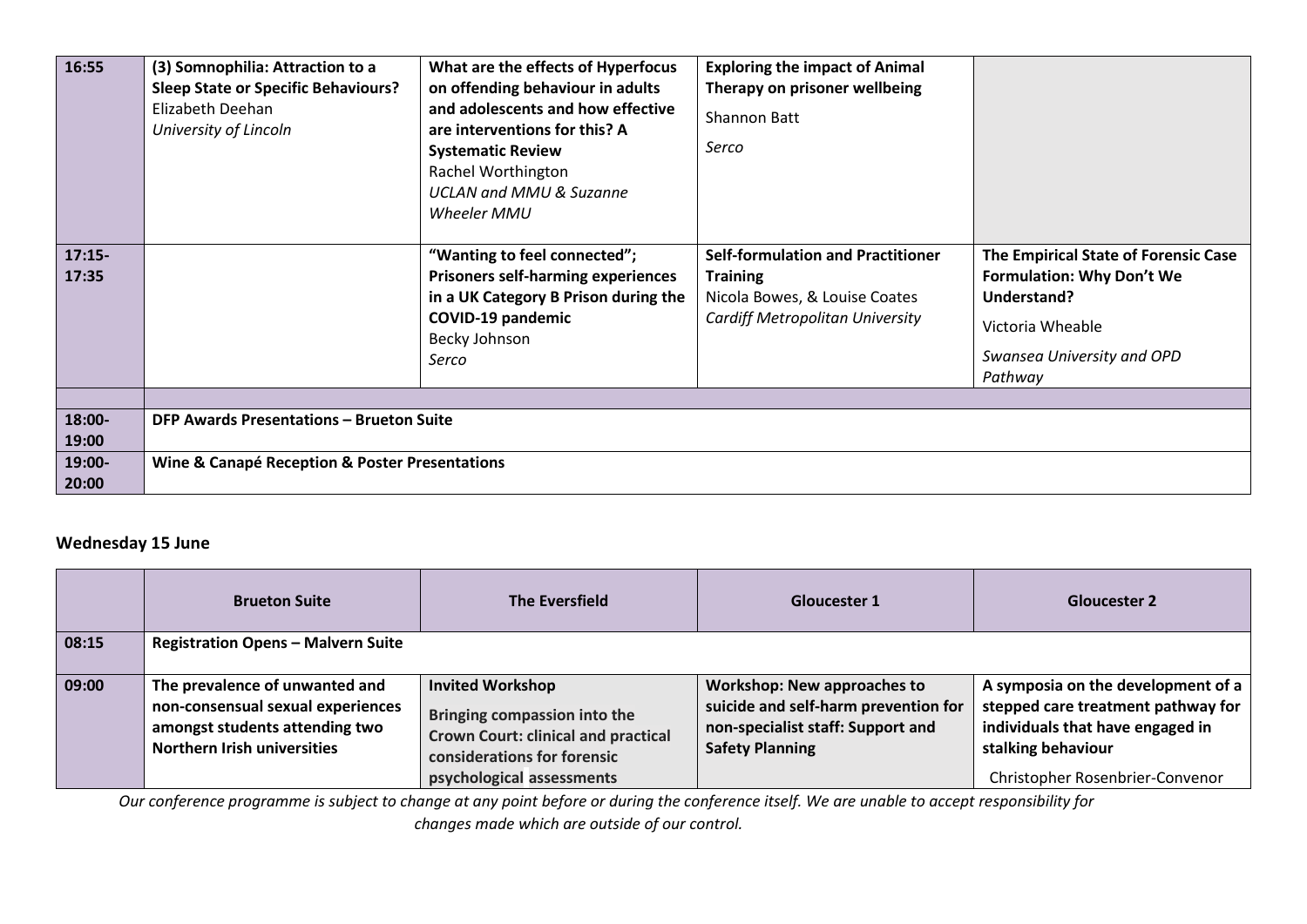|       | Ngozi Anyadike-Danes Ulster<br>University & Megan Reynolds<br><b>Queens University Belfast</b>                                                                                                                                                                                   | Louise Bowers and Chris (expert by<br>experience) | Karen Slade Nottingham Trent<br>University<br>Amy Beck Probation Service | Tees, Esk and Wear Valleys NHS<br><b>Foundation Trust</b><br>1) The prevalence, demographics<br>and typologies of individuals<br>detained within a secure inpatient<br>service that have engaged in<br>stalking behaviour<br><b>Ruweina Watson</b><br>Tees, Esk and Wear Valleys NHS<br><b>Foundation Trust</b> |
|-------|----------------------------------------------------------------------------------------------------------------------------------------------------------------------------------------------------------------------------------------------------------------------------------|---------------------------------------------------|--------------------------------------------------------------------------|-----------------------------------------------------------------------------------------------------------------------------------------------------------------------------------------------------------------------------------------------------------------------------------------------------------------|
| 09:20 | The role of intermediaries at Parole<br><b>Board Oral Hearings</b><br>Brendan O'Mahony & Becky Milne<br>University of Portsmouth<br>& Kevin Smith National Crime Agency                                                                                                          |                                                   |                                                                          | (2) A study into clinicians self-<br>reported knowledge and<br>competence for working with<br>individuals that have engaged in<br>stalking behaviour across an NHS<br>forensic directorate<br>Sophie Tyrrell<br>Tees, Esk and Wear Valleys NHS<br><b>Foundation Trust</b>                                       |
| 09:40 | Working with trauma and<br>attachment through the COVID-19<br>pandemic: Learnings and<br>developments in a high secure<br><b>Offender Personality Disorder</b><br><b>Pathway service</b><br><b>Warren Dennis</b><br>Cambridgeshire & Peterborough NHS<br><b>Foundation Trust</b> |                                                   |                                                                          | (3) The development of appropriate<br>treatment pathways for those who<br>engage in stalking behaviour in the<br><b>UK</b><br>Claire Bainbridge<br>Tees, Esk and Wear Valleys NHS<br><b>Foundation Trust</b>                                                                                                    |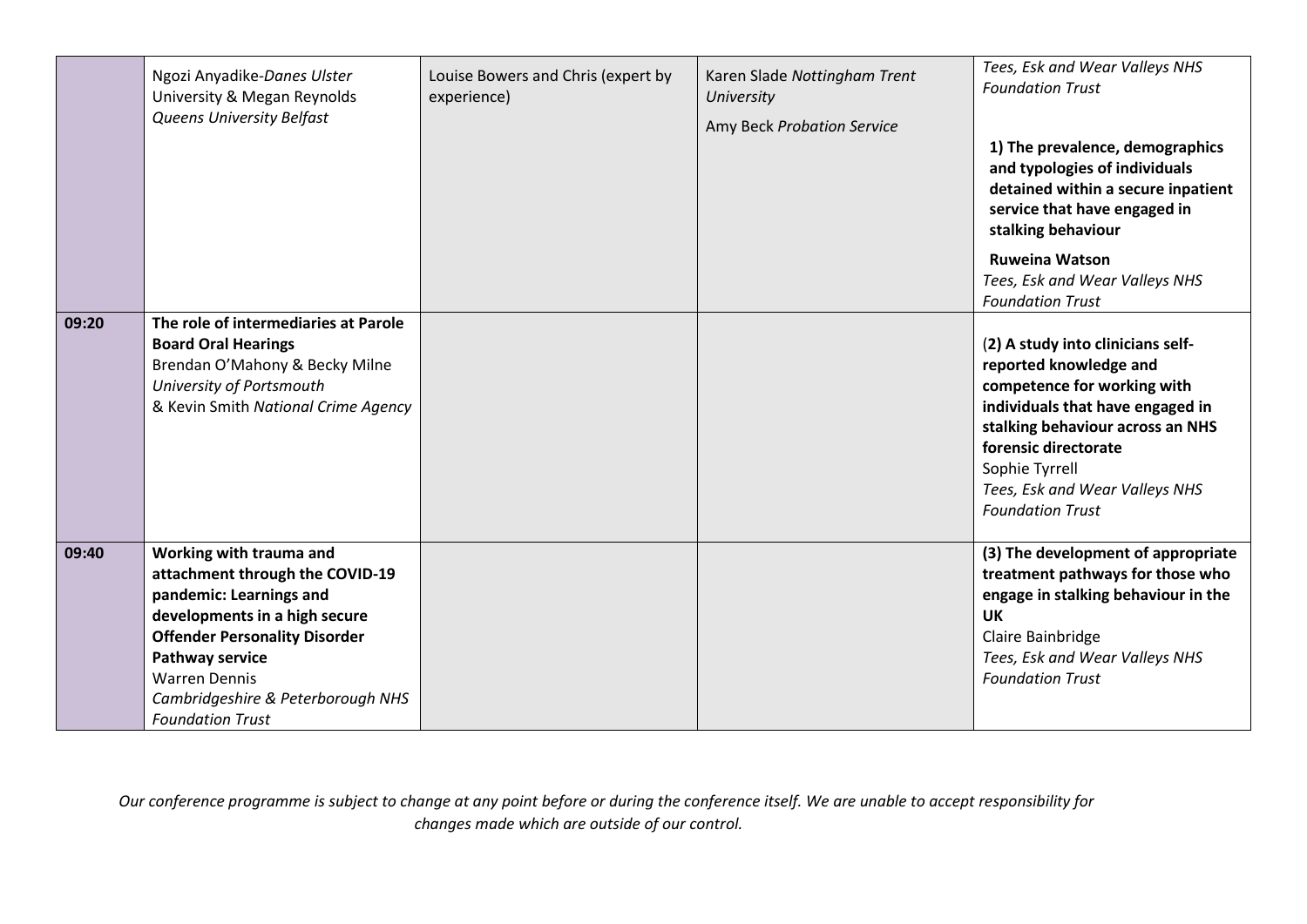| 10:00    | Pornography use and its impact: A             |                                                                                                              | A Call to Use Psychology for Anti-           | (4) A stepped care pathway for            |
|----------|-----------------------------------------------|--------------------------------------------------------------------------------------------------------------|----------------------------------------------|-------------------------------------------|
|          | cross-cultural study of British and           |                                                                                                              | <b>Racist Jury Selection</b>                 | individuals that have engaged in          |
|          | Chinese women                                 |                                                                                                              | Imani Faber                                  | stalking behaviour within an NHS          |
|          | Simon Duff & Ying Liu                         |                                                                                                              | <b>Bard College Berlin</b>                   | forensic directorate                      |
|          | University of Nottingham                      |                                                                                                              |                                              | Michelle Small                            |
|          |                                               |                                                                                                              |                                              | Tees, Esk and Wear Valleys NHS            |
|          |                                               |                                                                                                              |                                              | <b>Foundation Trust</b>                   |
| 10:20    | Lived experiences of voice-hearing            |                                                                                                              | <b>Factors that inform clinical decision</b> | Testing the Efficacy of a                 |
|          | for men who have been imprisoned              |                                                                                                              | making about referral for Restorative        | <b>Psychoeducational Intervention for</b> |
|          | in the UK: A phenomenological                 |                                                                                                              | <b>Justice in Forensic Mental Health</b>     | <b>Changing Public Attitudes Towards</b>  |
|          | inquiry                                       |                                                                                                              | <b>Settings</b>                              | <b>Individuals Convicted of Sexual</b>    |
|          | Claire Lewry                                  |                                                                                                              | James Tapp                                   | <b>Offences</b>                           |
|          | Avon & Wiltshire Partnership Trust            |                                                                                                              |                                              | Amy Tran                                  |
|          |                                               |                                                                                                              | Kingston University London NHS               | Serco                                     |
| 10:40-   | Refreshment Break - Exhibition, Malvern Suite |                                                                                                              |                                              |                                           |
| 11:10    |                                               |                                                                                                              |                                              |                                           |
| $11:10-$ | Keynote Presentation - Brueton Suite          |                                                                                                              |                                              |                                           |
| 12:10    |                                               | The challenges of desistance and harm reduction within the context of risk management and public protection. |                                              |                                           |
|          | <b>Professor Kieran McCartan</b>              |                                                                                                              |                                              |                                           |
|          | University of Western England Bristol         |                                                                                                              |                                              |                                           |
| $12:10-$ |                                               | Lunch and Refreshments - Malvern Suite & Park Bar (desserts with Exhibition)                                 |                                              |                                           |
| 13:10    |                                               |                                                                                                              |                                              |                                           |
| 13:10    | Workshop                                      | <b>Invited Workshop</b>                                                                                      | Workshop                                     |                                           |
|          | <b>Management of high-risk offenders</b>      | Helen O'Connor Workshop                                                                                      | The role for Forensic Psychologists          |                                           |
|          | with personality difficulties. The            | <b>Compassion focussed therapy</b>                                                                           | in the development of community-             |                                           |
|          | benefits of consultation and                  | leadership                                                                                                   | based psychologically informed               |                                           |
|          | formulation for clarity and                   |                                                                                                              | environments in temporary                    |                                           |
|          | progression                                   |                                                                                                              | accommodation services                       |                                           |
|          | Laura McCraw & Samantha Crawford              |                                                                                                              | (homelessness)                               |                                           |
|          | Tees Usk and Wear NHS Foundation              |                                                                                                              | Sam Chu                                      |                                           |
|          | <b>Trust</b>                                  |                                                                                                              | Nottingham Trent University                  |                                           |
| 13:30    |                                               |                                                                                                              |                                              | Exploring the impact of COVID-19 on       |
|          |                                               |                                                                                                              |                                              | self-harm and violence amongst a          |
|          |                                               |                                                                                                              |                                              | prison population: Research               |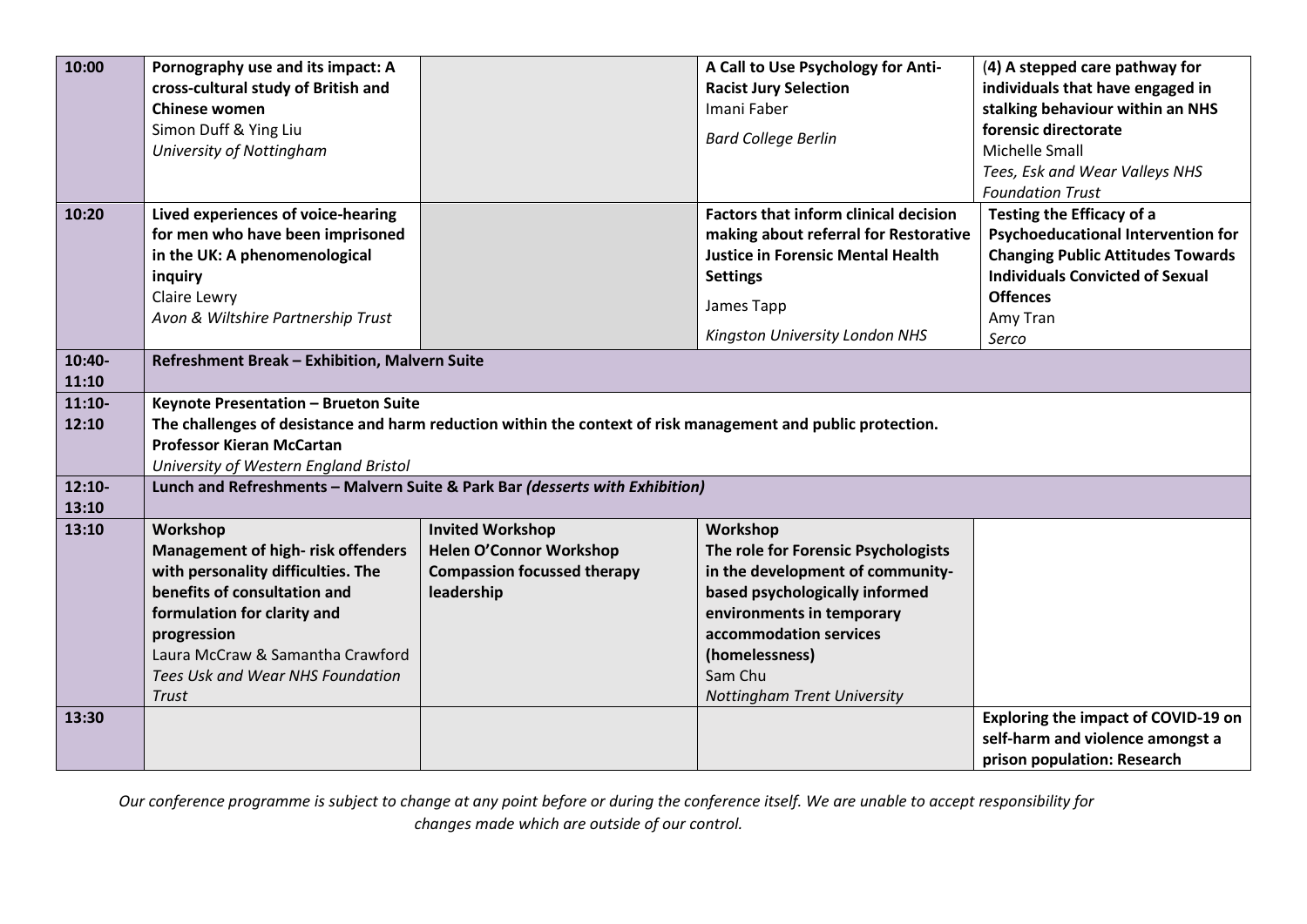| 13:50           |                                                                                                                                                                                                                                                                                                 |                                                                                                                                                   |                                                                                                                                                                                             | conducted using comparative data<br>from six months pre-COVID-19 and<br>six months during COVID-19<br>restrictions<br>Adam Fedorniak<br>Serco<br><b>Constructing fair lineups for</b><br>distinctive suspects<br>Georgia Roughton<br>University of Birmingham |
|-----------------|-------------------------------------------------------------------------------------------------------------------------------------------------------------------------------------------------------------------------------------------------------------------------------------------------|---------------------------------------------------------------------------------------------------------------------------------------------------|---------------------------------------------------------------------------------------------------------------------------------------------------------------------------------------------|---------------------------------------------------------------------------------------------------------------------------------------------------------------------------------------------------------------------------------------------------------------|
| 14:10           | <b>Incels: Murderous Misogynists or</b><br><b>Lonely Lads?</b><br><b>Brandon Sparks</b><br>Kingston University London                                                                                                                                                                           |                                                                                                                                                   | <b>Re-enacting Burglary Scripts in</b><br><b>Virtual Reality</b><br>Matthew King-Parker<br>University of Lincoln                                                                            | A systematic review of bias and its<br>impact amongst forensic<br>psychological and psychiatric<br>experts<br>Sam Chu<br>Nottingham Trent University                                                                                                          |
| 14:30           | The challenges and barriers to<br>participating in interventions in<br>custody for offenders with an<br>acquired brain injury or learning<br>disabilities and learning challenges<br>(LDC), and implications for practice-<br><b>A Rapid Evidence Assessment</b><br>Heidi Marie<br><b>HMPPS</b> |                                                                                                                                                   | <b>Public Perceptions of Adolescents</b><br><b>Engaged in Violent Extremism</b><br>Bethan Harcourt HMP Whitemoor &<br>Michelle Smith University of Lincoln                                  | The function of denial,<br>minimisation, justifying and blaming<br>for Intimate Partner Violence<br>perpetrators: A systematic review of<br>the literature<br>Madeline Smyth HMPPS, Sebastian<br>Teicher & David Wilde<br><b>Nottingham Trent University</b>  |
| 14:50-<br>15:20 | Refreshment Break - Exhibition, Malvern Suite                                                                                                                                                                                                                                                   |                                                                                                                                                   |                                                                                                                                                                                             |                                                                                                                                                                                                                                                               |
| 15:20-<br>16:20 | <b>Workshop Brain Friendly Passport</b><br>Rachel Worthington<br>University of Central Lancaster&<br>Manchester Metropolitan University                                                                                                                                                         | <b>Workshop Opening a Neurodiverse</b><br><b>Wing at HMP Pentonville</b><br>Varinder Pamesar<br><b>BEH Mental Health Trust/HMP</b><br>Pentonville | <b>Symposium Trauma and Diversity</b><br>within Forensic Services<br>Abbie Woodhouse-convenor<br>(1) {Ethnic Diversity in Community<br><b>Based Forensic Support Services: An</b><br>Audit} | <b>Symposium Innovation and Trauma-</b><br><b>Informed Developments in the</b><br><b>Children and Young People Secure</b><br><b>Estate (CYPSE)</b><br>Annette McKeownCumbria,<br>Northumberland, Tyne and Wear<br><b>NHS Foundation Trust</b>                 |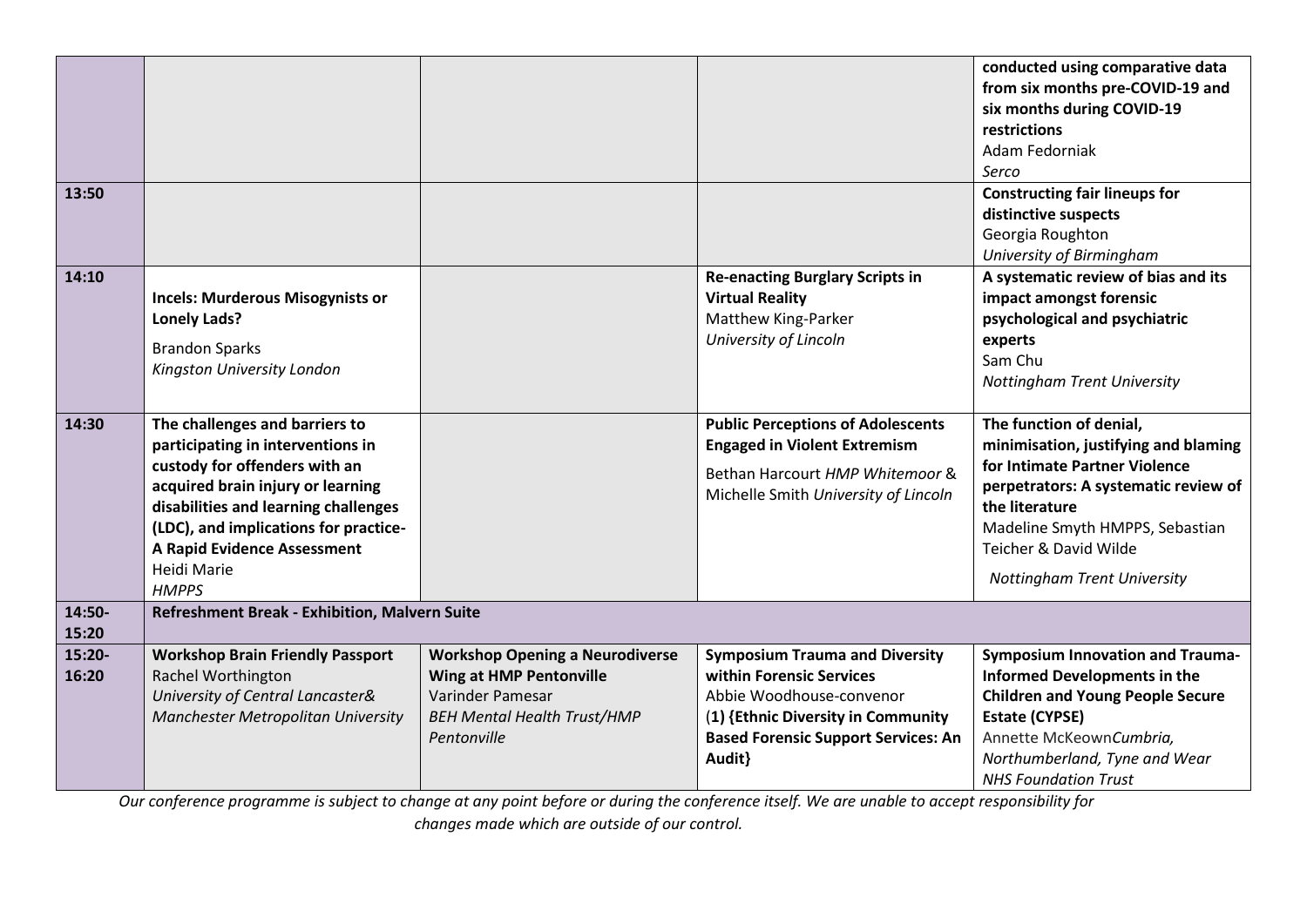|                 |                                                                                                                                       | Sophie Ryan NHS                                                                                                                                                                                                                                                    |                                                                                                                                                                                                                                                                                                                                                  |
|-----------------|---------------------------------------------------------------------------------------------------------------------------------------|--------------------------------------------------------------------------------------------------------------------------------------------------------------------------------------------------------------------------------------------------------------------|--------------------------------------------------------------------------------------------------------------------------------------------------------------------------------------------------------------------------------------------------------------------------------------------------------------------------------------------------|
| 15:40           |                                                                                                                                       | (2) {Working with sex offenders<br>with a history of sexual trauma: An<br><b>Interpretative Phenomenological</b><br>Analysis exploring the role of<br>clinician and client gender in the<br>experience of forensic nursing staff}<br>Abbie Woodhouse<br><b>NHS</b> | The SECURE STAIRS framework:<br>Preliminary evaluation of the impact<br>on therapeutic climate in a Secure<br><b>Children's Home (SCH)</b><br>Annette McKeown, Gemma<br>Macmillan, Anna Smith, Sarah<br>Atkinson, & Patrick Jack Kennedy                                                                                                         |
| 16:00           |                                                                                                                                       | (3) {Developing the 'Working out<br>Trauma Together' Intervention for<br><b>Forensic Learning Disability</b><br>Services}<br>Michelle Small<br><b>NHS</b>                                                                                                          | <b>Technology and Innovation to</b><br><b>Support Education and</b><br>Psychological Well-Being in Young<br>People in the Children and Young<br><b>People Secure Estate (CYPSE)</b><br>Annette McKeown, Robyn Lee,<br>Gemma Macmillan, Dan Brown,<br>Perry Sutherland, Aileen Conlon,<br>Anthony Mitchell, Andrew Moss &<br>Patrick Jack Kennedy |
| 16:30-<br>17:30 | Keynote Presentation - Brueton Suite<br>SCAnR: the human future of 'lie detection'<br><b>Kerry Daynes</b><br>Investigative psychology |                                                                                                                                                                                                                                                                    |                                                                                                                                                                                                                                                                                                                                                  |
|                 |                                                                                                                                       |                                                                                                                                                                                                                                                                    |                                                                                                                                                                                                                                                                                                                                                  |
| 19:30           | Pre-dinner drinks reception - Park Bar                                                                                                |                                                                                                                                                                                                                                                                    |                                                                                                                                                                                                                                                                                                                                                  |
| 20:00           | <b>Conference Dinner &amp; Entertainment - Brueton Suite</b>                                                                          |                                                                                                                                                                                                                                                                    |                                                                                                                                                                                                                                                                                                                                                  |
|                 | Pre-booking is a requirement for this event                                                                                           |                                                                                                                                                                                                                                                                    |                                                                                                                                                                                                                                                                                                                                                  |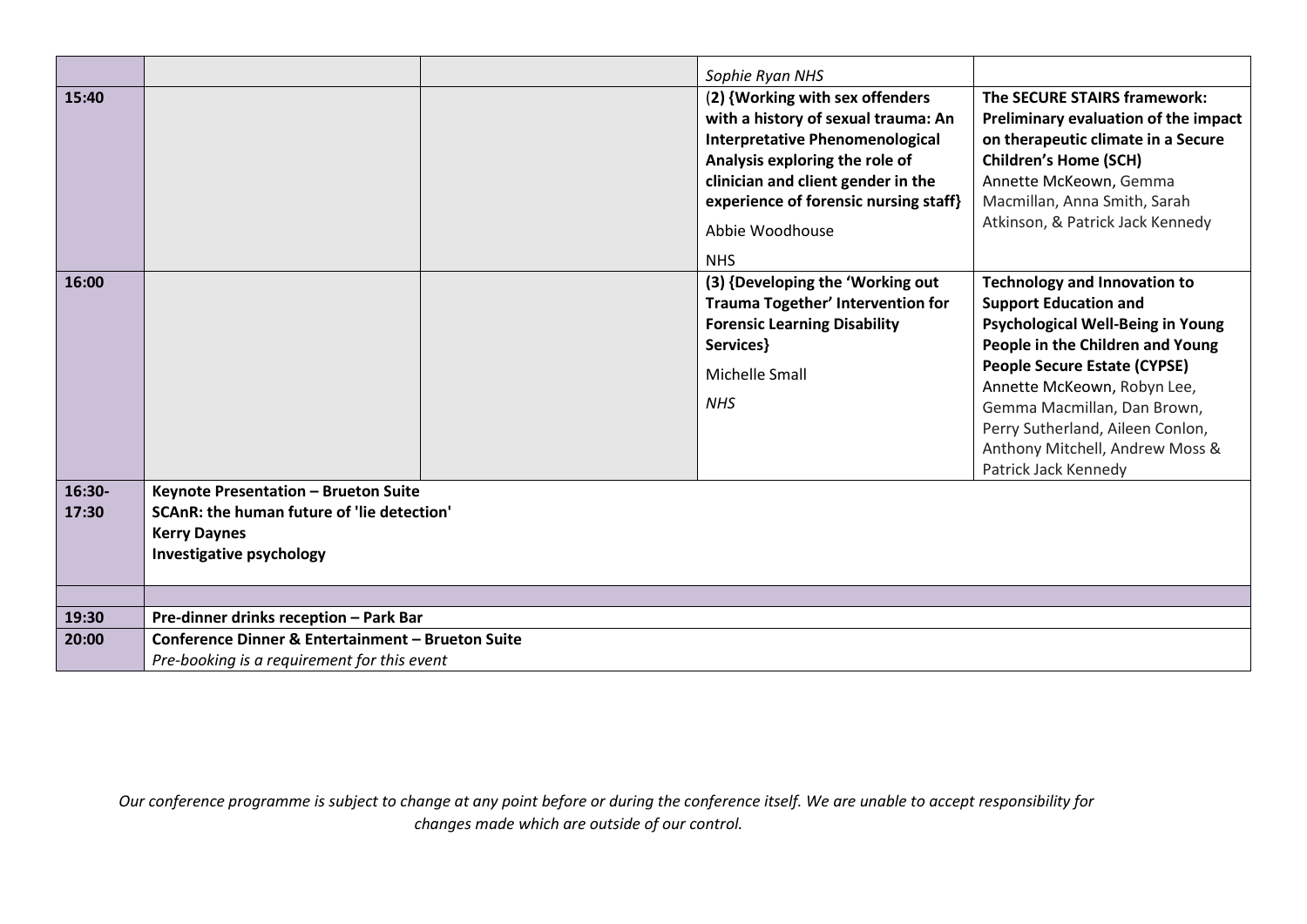## **Thursday 16 June**

|       | <b>Brueton Suite</b>                                                                                                                                                                                                                           | <b>The Eversfield</b>                                                                                              | <b>Gloucester 1</b>                                                                                                                                                                                         | <b>Gloucester 2</b>                                                                                                                                                                        |
|-------|------------------------------------------------------------------------------------------------------------------------------------------------------------------------------------------------------------------------------------------------|--------------------------------------------------------------------------------------------------------------------|-------------------------------------------------------------------------------------------------------------------------------------------------------------------------------------------------------------|--------------------------------------------------------------------------------------------------------------------------------------------------------------------------------------------|
| 09:30 | <b>Registration Opens - Malvern Suite</b>                                                                                                                                                                                                      |                                                                                                                    |                                                                                                                                                                                                             |                                                                                                                                                                                            |
| 10:00 | <b>Applying the Asymmetric</b><br><b>Information Management (AIM)</b><br>technique to virtual interviewing<br>Cody Porter & Adam Harvey<br>University of the West of England<br><b>Bristol</b><br>Rachel Taylor University of South<br>Wales   | <b>Invited Workshop</b><br><b>Workshop Counter Terrorism</b><br><b>Tarek Younis</b><br><b>Middlesex University</b> | <b>Decolonising Forensic Psychology:</b><br>An Interactive Workshop<br>Nic Bowes, Cardiff Metropolitan<br>University, Rachael Dagnall<br>University of Lincoln and Sophie<br>Ellis, University of Cambridge | <b>Using Substances 'Gives me</b><br>something': A qualitative analysis of<br>the reasons why Category B<br>incarcerated individuals misuse<br>substances<br>Kacee Morton-Simmons<br>Serco |
| 10:20 | <b>The Personal and Professional</b><br><b>Impact of Working with Young</b><br>People in Custody: Exploring the<br><b>Presence and Extent of Secondary</b><br><b>Traumatic Stress</b><br>Victoria Hancock<br><b>Birmingham City University</b> |                                                                                                                    |                                                                                                                                                                                                             | <b>Earwitness Identification: Individual</b><br>differences in unfamiliar voice<br>recognition<br>Dolly Sunilkumar, Steve Kelly &<br>David Robertson, University of<br>Strathclyde         |
| 10:40 | The Role of imagination on Burglary<br><b>Behaviours</b><br>Matthew King-Parker<br>University of Lincoln                                                                                                                                       |                                                                                                                    |                                                                                                                                                                                                             | Service user views on how to<br>approach trauma in the prison<br>system<br>Laura Cunningham and Emma<br>Robinson<br>Tees Usk and Wear Valleys NHS<br><b>Foundation Trust</b>               |
| 11:00 | An exploration of procedural justice<br>as experienced by Black people in<br>prison using Interpretative<br><b>Phenomenological Analysis (IPA)</b>                                                                                             |                                                                                                                    |                                                                                                                                                                                                             | Prisoners' experience of living with<br>an in-cell computer<br>Sally Tilt<br><b>HMPPS &amp; Nottingham Trent</b><br>University                                                             |